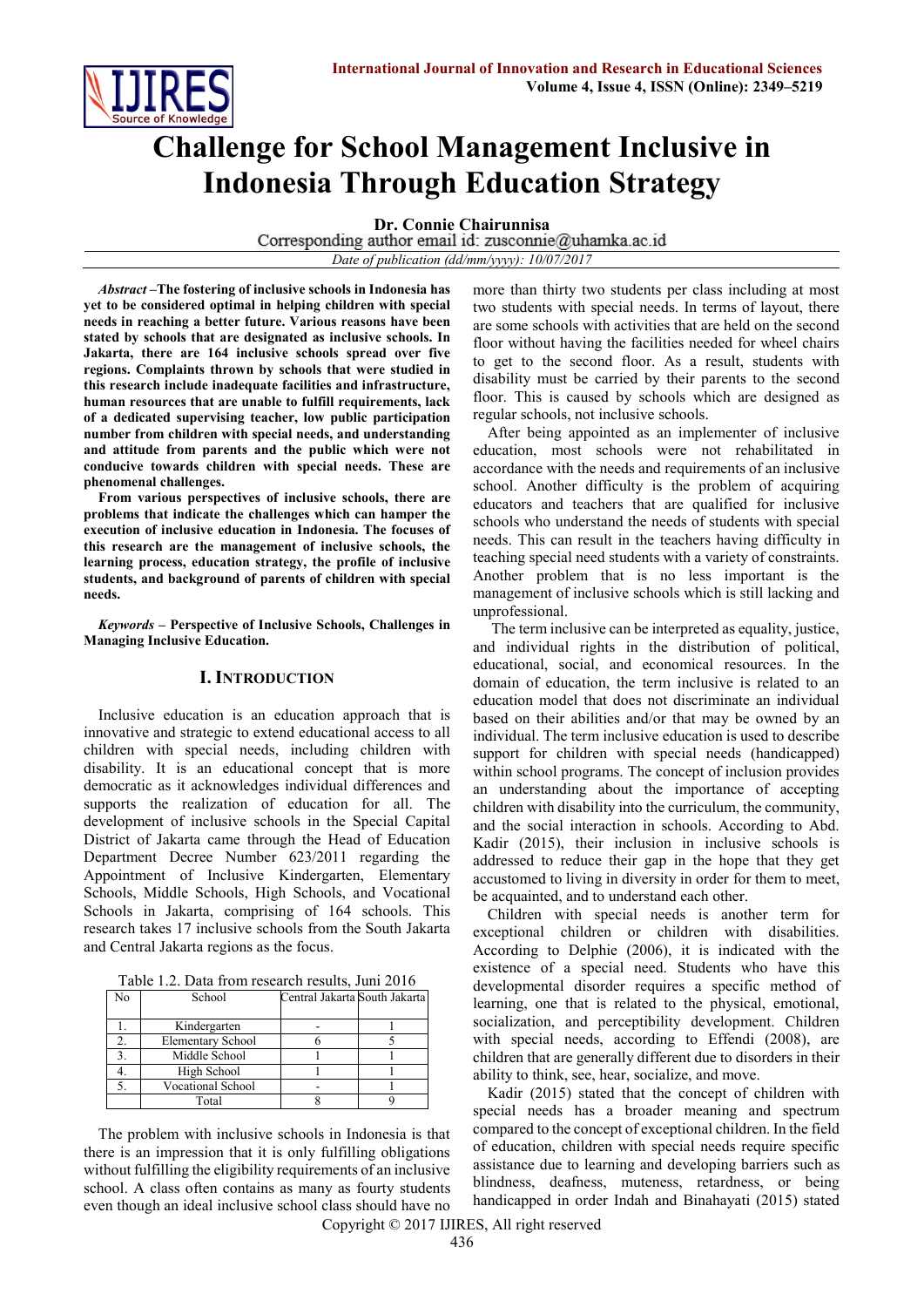

further that support from parents and the public towards children with special needs is only moral support, whereas other types of support that are needed include material support and also involvement in conducting inclusive education. Support from the government, both central and local, is not yet even in all areas and is still very limited, both in technical assistance (monitoring, guidance, and evaluation of inclusive education) and also non-technical assistance (funding and equipment).

Facts in the field show that although many schools have been appointed as inclusive schools, its implementation is often not in accordance with the basic concept. There are often flaws in its practice especially regarding the understanding, internal school policies, curriculum, and teaching of inclusive schools. This shows that the road to inclusive education in Indonesia still faces various complex issues and problems that must be handled and that should receive attention from related parties, especially the government, in order to not to slow down the teaching of inclusive education itself.

According to Sukardi (2006), the government had taken steps to develop inclusive education through the dissemination of inclusive education ideology, changing the role of special need schools to become the center of resource, and by holding training for special need and regular school teachers. However, from 1200 regular schools which proffered to become an inclusive school, only 504 were accepted. This is as a result of the consequences for the government which had to provide subsidy and facilities for the new inclusive school. Training received by the teachers have not brought much impact in class and have not given solutions to the problems encountered in education. The motivation and cooperation needed to tackle this problem have not been apparent because the planning, implementation, and evaluation of teaching children with special needs must first be submitted to a special supervising teacher. The inclusive essence has only been interpreted as enrolling students with special needs in a regular class who are then taught special material by a private teacher. They have not been placed as a inseparable part of the community and activities within the class.

Several problems arise became a challenge in implementing inclusive schools in Indonesia. Sunardi (2009) said that education is still confronted by many dilemmas which if not anticipated, it will prevent equal treatment and access for students with special needs in acquiring education in their nearest regular school, thus failing inclusive education in Indonesia.

## **II. LITERATURE REVIEW**

## *Children of Special Need and Inclusive School*

Children with special needs is another term for exceptional children or children with disabilities. According to Delphie (2006), it is indicated with the existence of a special need. Students who have this developmental disorder requires a specific method of learning, one that is related to the physical, emotional, socialization, and perceptibility development. Children with special needs, according to Effendi (2008), are children that are generally different due to disorders in their ability to think, see, hear, socialize, and move.

Kadir (2015) stated that the concept of children with special needs has a broader meaning and spectrum compared to the concept of exceptional children. In the field of education, children with special needs require specific assistance due to learning and developing barriers such as blindness, deafness, muteness, retardness, or being handicapped in order for them to reach the level of regular students in their studies, including with their emotional and social control.

Generally, every child have the potential of having difficulties in studying. What differentiates them is level of difficulties faced. Some are light and do not need special attention from others as it can be faced by themself. Mudjito (2014:80-81) argued that there are some alternative inclusive educational service programs that can be chosen in accordance with the students' needs. Among them are (a) full educational services; (b) modified educational services; (c) individual educational services.

Disability in children, according to the Directorate General of Social Rehabilitation, (2005) is an undesirable condition that is unwanted by parents. On one side, disability is not a limiting factor for a child in fulfilling their rights. Children with disability have rights to life, development, participation, and acquire protection from in conducive acts towards their existence, development, and future as defined in the Convention on the Rights of the Child.

An inclusive school according to Directorate General Didakmen (2004:5) is an education service system in which children with special needs participates with other students of the same age in a school that is close to their homes.

Anderson (Wall. W.D. 1993:18) found that most parents prefer to enroll their children in regular schools. Within the same school, children with disabilities are able to act freely to the limit of their disability even though they are physically limited to students who does not have disabilites. Their enrollment in a regular school can boost their independence.

Social competence is developed in children with special needs by interacting with other children. Students experience real life situations in class (Wilson, Ellerbee, and Christian, 2011). Social interaction teaches students to implement strategies, raise their problem solving skills, acquire proficiency, and to reduce impulsive behavior (Irvin and Lupart, 2006)

In his journal entitled *The Response of Parents towards Inclusive Schools in Giwangan Elementary School* by Kahar Maulid Mawardi (2014) that covered 383 parents with normal children and 18 parents of children with special needs, the result of that research showed that 1) 57, 5% of parents with normal children tend to agree with the program of inclusive schools, 40% are unsure, and 2,5% of parents strongly agree; 2) 62,5% of parents of children with special needs tend to agree with the program of inclusive schools, while the other 37,5% does not agree.

Several models of inclusive schools in Indonesia according to Ashman (1994):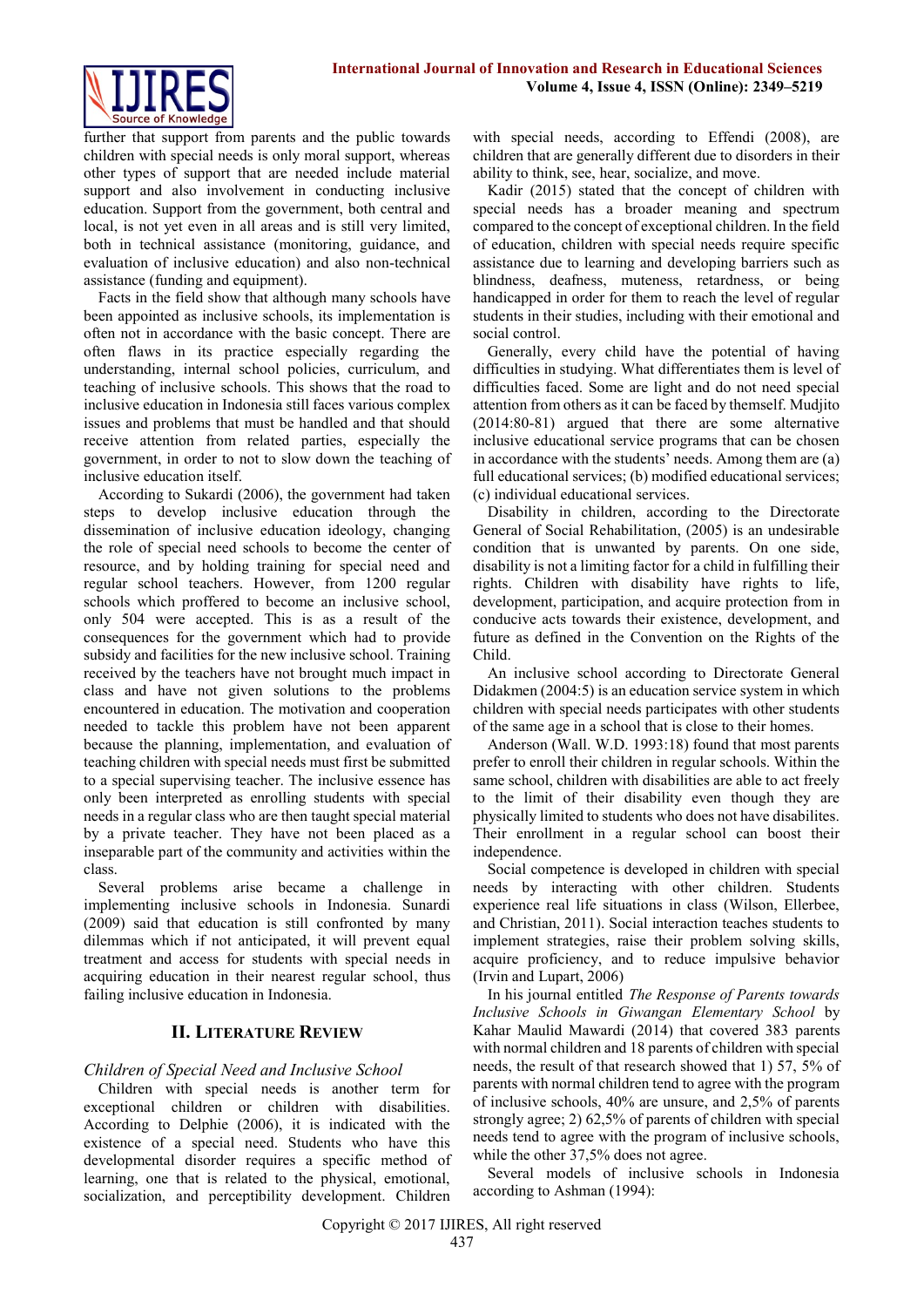

- Regular class (fully inclusive). Children with special needs learn with other normal children for a full day in regular class using the same curriculum.
- b. Regular class with clusters. Children with special needs learn with other normal children in a regular class inside special groups.
- c. Regular class with pull outs. Children with special needs learn with other normal children (normal) in a regular class. However, in certain times they are puled out of the regular class to study with a special teacher.
- d. A special class that integrates children special needs in a regular school where they may study with normal children during specific subjects.
- e. A full special class for children with special needs inside a regular school.

The implementation of inclusive schools in Indonesia was based on the right of all children to acquire education. Every being has their own needs. As a creation of God that has the highest status among other creations, humans have many complex needs. Human needs, in nature, covers physical needs such as health, emotional needs, and also the need for education (Wardani, 2011: 1.34). Similar to normal people, people with special needs require the same attention.

An inclusive school is an educational service for children with special needs that disregard their physical condition, intelligence, emotional condition, and others in order for them to study with other children in a regular school (Tarmasyah, 2007; Marthan, 2007; Loiacono and Valenti, 2010). The presence of inclusive schools is an effort to break the assumption in society that children with special needs also needs to go to a special school. With the presence of inclusive schools, children with special needs can attend a regular school with other normal children.

## **III. METHODOLOGIES**

This research used a descriptive qualitative method with an approach towards a study case that describes a real phenomenology condition to an ideal condition.

The technique used to collect and analyze data is the qualitative method with the Miles and Huberman model, which is an analysis that is made up of three activities that occur simulatenously. They are data reduction, data presentation, and verification and drawing of conclusions.

The focus of the research was: (a) School management; (b) Learning proses; (c) Education strategy; (d) Inclusive student profile; (e) The background of parents of students with special needs.

## **IV. DISCUSSION**

## *(a) School Management*

## ❖ *The Management of Inclusive Schools*

The management of inclusive schools consist of Student Management, Curriculum Management, Educational Staff Management, Management of Supporting Facilities and Infrastructure, Financial Management, School Cooperation Management, and The Evaluation of the Success of Inclusive Education.

#### ❖ *Student Management*

Student management, which consists of the enrollment of new students, the placement of student, and class arrangement, have not run in accordance to standard. The problems found in the field are various and basic and are not in accordance to regulation. For example, in SDN 4 South Cipete's morning class, there are 40 students with special needs. One class has 6 students with special needs whereas there should only be a maximum of two per class. In SDN 10 Johar Baru's morning class, there are 4 students with special needs. Each class have two special need students with a total number 40 students in the class, whereas ideally there only at most 32 students per class. In SMK 30 South Jakarta, at the time of off-line student enrollment there was one student with mental retardation. The parents of the student insisted their child can be accepted in the cookery major. However, during the study the child encountered difficulties due to only having an IQ of 44. Regarding the placement of students, due to spatial limitations, the cluster and pull out models cannot be implemented causing the students with special needs to be placed into what classes are available.

## ❖ *Curriculums Management*

According to some headmasters, a regular curriculum is still implemented as they have not modified a curriculum for students with special needs.

## ❖ *Teacher Management*

Several schools have yet to acquired dedicated teachers for special need students. Most are handled by class teachers who are already busy with their regular activities. This results in most students with special needs to not be assisted fully.

#### ❖ *Facilities and Infrastructure Management*

Nearly all inclusive schools in this research does not fullfil the requirements for a school that provides inclusive education. A lot of these schools were not designed as inclusive schools. Examples are schools with a second floor without the accessibililty.

#### ❖ *Financial Management*

Most schools that implement inclusive education do not allocate a special budget for the process of inclusive education. A lot of headmasters also lack the knowledge on writing a funding proposal to the government which minimizes the assistance and attention given by the government.

## ❖ *School Cooperation Management*

Schools that implement inclusive education need to cooperate with the central resource for inclusive education, psychology institutions, and community health

centers. A communication forum of parents of special need students also need to be created. Hoewever, only few schools have cooperated with psychology institutions, community centers, and Mitranetra Foundation.

#### ❖ *Evaluation of the Success of Inclusive Education*

From the result of several researches, until present times the execution of inclusive schools has not ran according to an ideal standard. A higher attention and assistance from the government is needed.

*(b) The Process of Learning*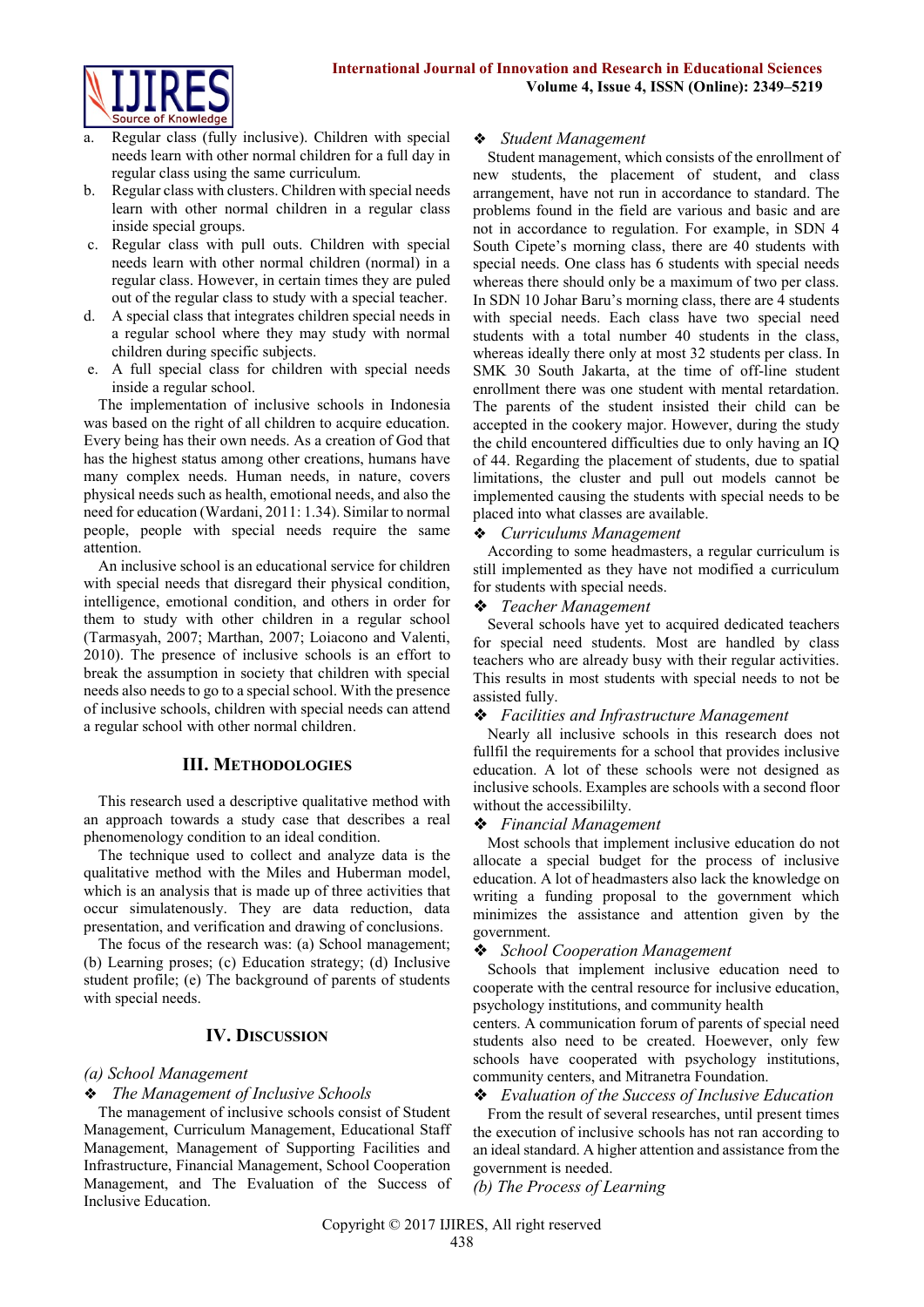

Several restricting factors that are experienced by teachers during the process of learning are equipments that are not adequate for students with special needs and also the lack of dedicated supervising teachers for them. In inclusive schools which do not have dedicated supervising teachers for special need students, the studying process uses a regular curriculum in which the evaluation for them uses a lower competence standard and indicatior. In schools that have dedicated supervising teachers for students with special needs, the studying process uses a modified curriculum.

## *(c) Education Strategy*

An inclusive education strategy is interpreted as a mode or activity which must be done with the hope that the idea and concept of inclusive education can be implemented in the practice of inclusive schools all around Indonesia and is accommodated with the needs of all areas. Several education strategies are for example: (1) The strengthening of regulations; (2) The formation and empowerment of inclusive education working groups; (3) Drafting a grand design for inclusive education; (4) Socialization and publication; (5) Enhancing human resource capacity; (6) Inclusive school program mentoring; (7) Inclusive school model development; (8) Achievement awarding; (9) Social assistance awarding; (10) The enhancing of information data base; (11) Building commitment through networking; (12) Monitoring and evaluation.

## *(d) Inclusive Student Profile*

The location of the research included students who are slow learners, who have low vision, ADHD, difficulty in learning, and hyperactivity.

## *(e) Background of Parents of Inclusive Students*

Through the result of observation at inclusive schools, the majority of background of parents of inclusive students are middle-lower class (civil servants, employees, vegetable vendors, and motorcycle taxi drivers). The attitude of parents towards their children highy influence the learning process of inclusive students. If the attention of parents towards their children is high, it can influence the development of learning and cognition of special need students. Due to this, good cooperation between parents of inclusive students and the teachers and school can fully accelerate the learning process of inclusive students.

## *Challenge for the Organizers of Inclusive Schools:*

Besides the current internal challenges that have not yet been accommodated by the government and the public, such as management, infrastructure and facilities, dedicated supervising teachers, curriculum, and others, the main challenge towards the future perspective of students with special needs in acquiring higher education is not within their disabilities, but with the social acceptance of the public. As long as there are equipments to assist them, students with special needs can overcome their disabilities. However, the social challenges are more diffictul to overcome. Because of that, the government should give guarantees in the form of assistance regulations for students with special needs in order for them to develop their potential individually.

## **V. CONCLUSION AND RECOMMENDATION**

Based on this study regarding the challenges in managing inclusive schools in Indonesia through inclusive education strategy with special referral towards Asia which economically poorer than Europe, the main conclusions can be summed up as such: (1) Inclusive education is not a strategy that is separated from the National Education system to be used in educating children with special needs: (2) Inclusive education has the purpose of changing school systems, not to give labels towards certain individuals. It has the purpose of maintaining diversity by identifying study obstacles faced by certain individuals or groups of children; (3) Inclusive education has a larger scope than just the school. Within poorer society, the lack of infrastructure and education becomes an opportunity to create a more centralized education towards children that is more correct, relevant, and inclusive; (4) Inclusive education is part of a larger focus to create a more inclusive society, as it attaches norms and the conviction to respect differences, to not discriminate, and to collaborate with other people to create a more equal society; (5) As a recommendation from this study, a strategy is needed to reduce the challenges in managing inclusive schools in Indonesia through the development of educational models for teachers by providing them materials or training regarding children with special needs. Teachers are central figures in implementing change. Due to this, commitment, knowledge, and support from teachers of regular classes are needed to raise awareness in developing inclusive schools.

#### **REFERENCES**

- [1] Osterhom, K,. Nash, W,. Kritsonis,. 2007. *Effect of Labelling Students "Learning Disabled": Emergaent Themes in the Research Literature 1970 through 2000.* Focus Colleges, Universiies (Universities) and Schools. Volume 1 Number 1.
- [2] Ashman, A  $\&$  Elkins J (1994) Educating Children with special Needs', New York: Prentice Hall.
- [3] Binahayati. Indah. 2015. Implementation inclusive school in Indonesia. Beranda Journal Vol. 2. No. 2. (2015). [www.googlescholar.co.id](http://www.googlescholar.co.id/)
- [4] Ditjen Services and Social Rehabilitation. 2005. Against disablelities services.
- [5] Dirjen Dikdasmen, 2004. Against Understanding about school inclusion.
- [6] Delphie, Bandi 2006, Child of Learning Tunagrahita, an introductory in education inklusi (inclusion), Refika Aditama.
- [7] Ilahi, Mohammad Takdir. 2013. *Inclusive Education, Aplication and concept*.*.* Yogyakarta: Ar-Ruzz Media.
- [8] Kadir. Abd. 2015 Fostoring School inclusion in Indonesia.The Journal of Islamic Education Studies, Vol. 3. No.1 (2015). [www.googlescholar.co.id.](http://www.googlescholar.co.id/)
- [9] Schmidt, M., Cagran, B,. 2008. *Self-Concept of Students in Inclusive Settings.* International Journal of Special Education. Vol. 23. No. 1.
- [10] Sutji Harijanto (2011) The Indonesian Government Policy on Special Education in Global Perspective. Articles published by International seminar on Special Education pada 19 Maret 2011.
- [11] Sukadari.2006. The role of inclusive education. Jakarta: Madina, [http://www.madina-sk.com/index.php?option comcontent & task](http://www.madina-sk.com/index.php?option%20comcontent%20&%20task%20=%20view&id%20=%20812%20&%201-id=10)   $=$  view&id = 812 & 1-id=10
- [12] Sunardi (2009) Issues and problem of Implementation of inclusive Education for disable Children in Indonesia. Tsukuba: : CRICED - university of Tsukuba's.
- [13] Surat Keputusan Kepala Dinas Pendidikan Provinsi Daerah Khusus Ibukota Jakarta Nomor (Decree of the Head of the

Copyright © 2017 IJIRES, All right reserved